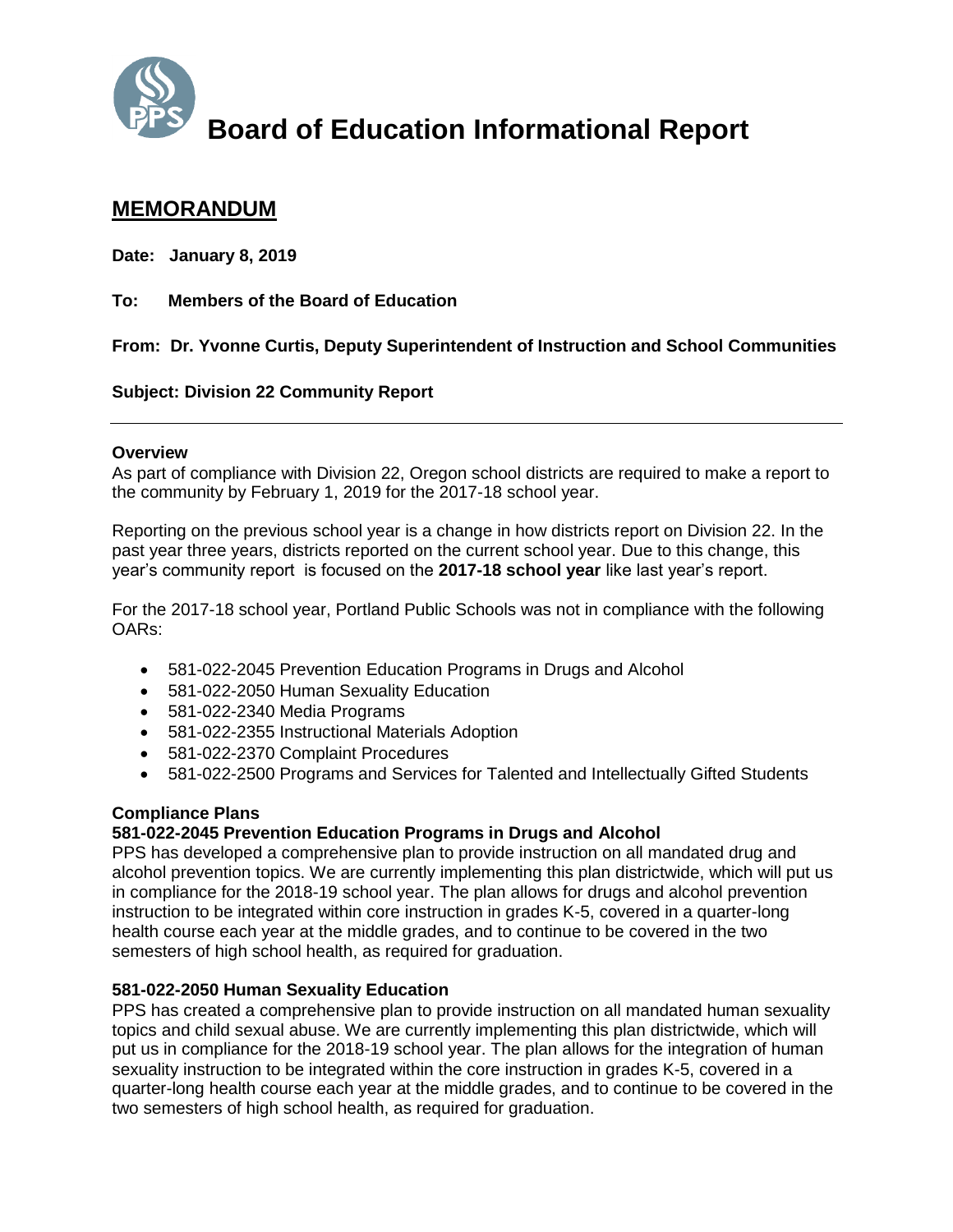#### **581-022-2340 Media Programs**

#### ● **Current state:**

The district has directed schools to keep libraries open full time. K-5, K-8 and 6-8 schools are allocated a half-time certified media specialist and half-time library assistant. Schools that are 80% or more historically underserved are allocated a full-time media specialist. High Schools are allocated a full-time media specialist. Some schools add additional funding to increase their media specialist and/or library assistant to full-time.

#### ● **Work currently underway towards compliance:**

As a part of the Office of Teaching and Learning (OTL) strategic planning process, the Humanities department will develop an integrated service delivery plan for library services that will ensure comprehensive, equitable library programing in all of our schools. Additionally, this plan will recommend teacher-librarians administer library services that are part of a comprehensive literacy system. The library standards will be integrated into our Guaranteed and Viable Curriculum (GVC), our standards based curriculum. This plan will provide for OTL to guide the development of a standardized approach to library services across all of our schools.

### **Specific project goals for compliance:**

Align Oregon's School Library Standards and the associated K-14 learning goals with Common Core State Standards (CCSS) and our GVC framework

- Provide monthly opportunities for librarians to map a scope and sequence for library instruction, technology integration, and STEAM support
- Articulate a staffing model that provides equitable library services for students in buildings with respect to size, level, and demographics
- Update librarian job descriptions to reflect teaching and learning expectations
- Continue developing collection guidelines to augment current collections
- Develop a process for managing allocated library resources centrally

#### **581-022-2355 Instructional Materials Adoption**

- We are out of sequence in materials adoptions for math, science, health, and PE. We are currently working to develop a guaranteed and viable curriculum. By June 2019, the scope and sequence for every content area and grade level except PE will be complete. The resources necessary to continue moving forward on instructional materials adoptions be highlighted during the budget process.
- We will develop the PE scope and sequence for PE when we have fully implemented the instructional minutes from HB 3141 and SB4. Our current PE adoption is SPARK PE for grades K-8, which is approved by ODE.
- Secondary ESL adoptions are current and in compliance. PPS adopted National Geographic Edge for grades 9-12 grade and National Geographic Inside for grades 6-8. The two adopted resource materials are produced in accordance with the National Instructional Materials Accessibility Standards (NIMAS). The adoption process included input from various stakeholders. Both secondary adoptions are accompanied by NEWSELA. The first year of implementation was in the 2016-17 school year.
- Elementary adoptions are not in compliance. PPS adopted Avenues in 2004 for grades K-5. Due to budget restrictions, PPS was granted an adoption waiver in 2014. We are requesting another extension this school year. In the summer after our Instructional